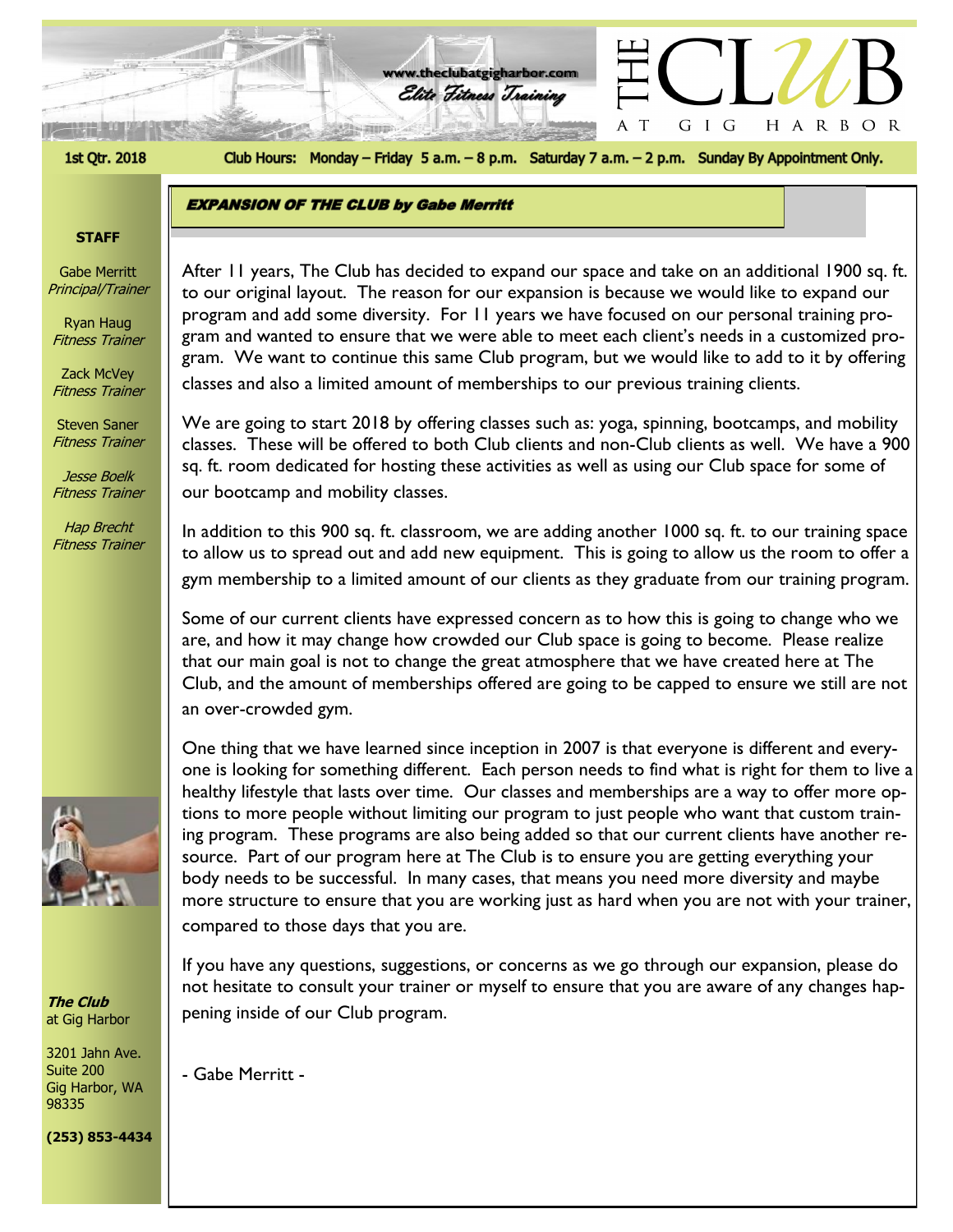In the wide world of exercise and fitness, there are many ways to find success. Finishing a marathon, meeting a weight goal, or simply sticking to your clean eating habits are all things to be celebrated. As with everything in life, there is the other side of the story, the frustrations of failing at what you have worked so hard for. I would like to offer a look into how an individual can give themselves a competitive edge not physically but mentally. I refer to this skill as mental toughness; it has been utilized and improved upon by athletes for generations and helps to allow you to consistently perform toward the upper range of your talent and skill regardless of the goal or circumstance.

Being mentally tough means that no matter how difficult the situation, whether it's your last mile in a marathon or trying to tighten up your eating habits, you're able to utilize self-discipline to perform to the best of your skills and ability. It is debated whether genetics or learned skills are most important to this development, but psychologists along with athletes and coaches agree that it is associated with athletic prowess and success. It may be the defining factor between finishing as a winner or not finishing at all.

You may be thinking how this can apply to you even if you aren't an elite athlete. Everyone can benefit from mental toughness. It can be applied to many areas of your life, in this case specifically your goals at The Club! Many of us tend to stop or slow down when we feel tired or low on energy, this can really place a barrier in front of your personal goals. You are stronger than you think you are. What you're physically capable of in an endurance environment, is more determined by your mental strength than your physical capabilities. Your body can go beyond what your physical perceptions of tiredness or fatigue are. You need to train yourself to continue to push through fatigue or frustration even though your mind says you are tapped out.

Training for mental toughness:

Visualization is a piece of the training that is incredibly important. You don't have to do anything physically, it's all about seeing a positive outcome playing out in advance. You're imagining the start, the route, the competition. You're mentally training yourself to push through those barriers.

The root of mental toughness lies in motivation. Those who exhibit internal motivation and are self-starters, willing to push themselves to the brink for the love of their sport or activity. They need little encouragement and they often do well setting goals for themselves, success is implied!

You can't settle into a routine and expect to make progress. If you're trying to be a more accomplished runner, then a couple of times a month you need to practice running a little longer or faster than you're used to. Put your running shoes on and decide you're going to take it to the limit. The same logic applies to the weight room and life in general. Applying any challenging stimulus to your life will give you a greater ability to handle stress of all kinds. It teaches you problem-solving skills and critical thinking, both of which can help you tough out any situation.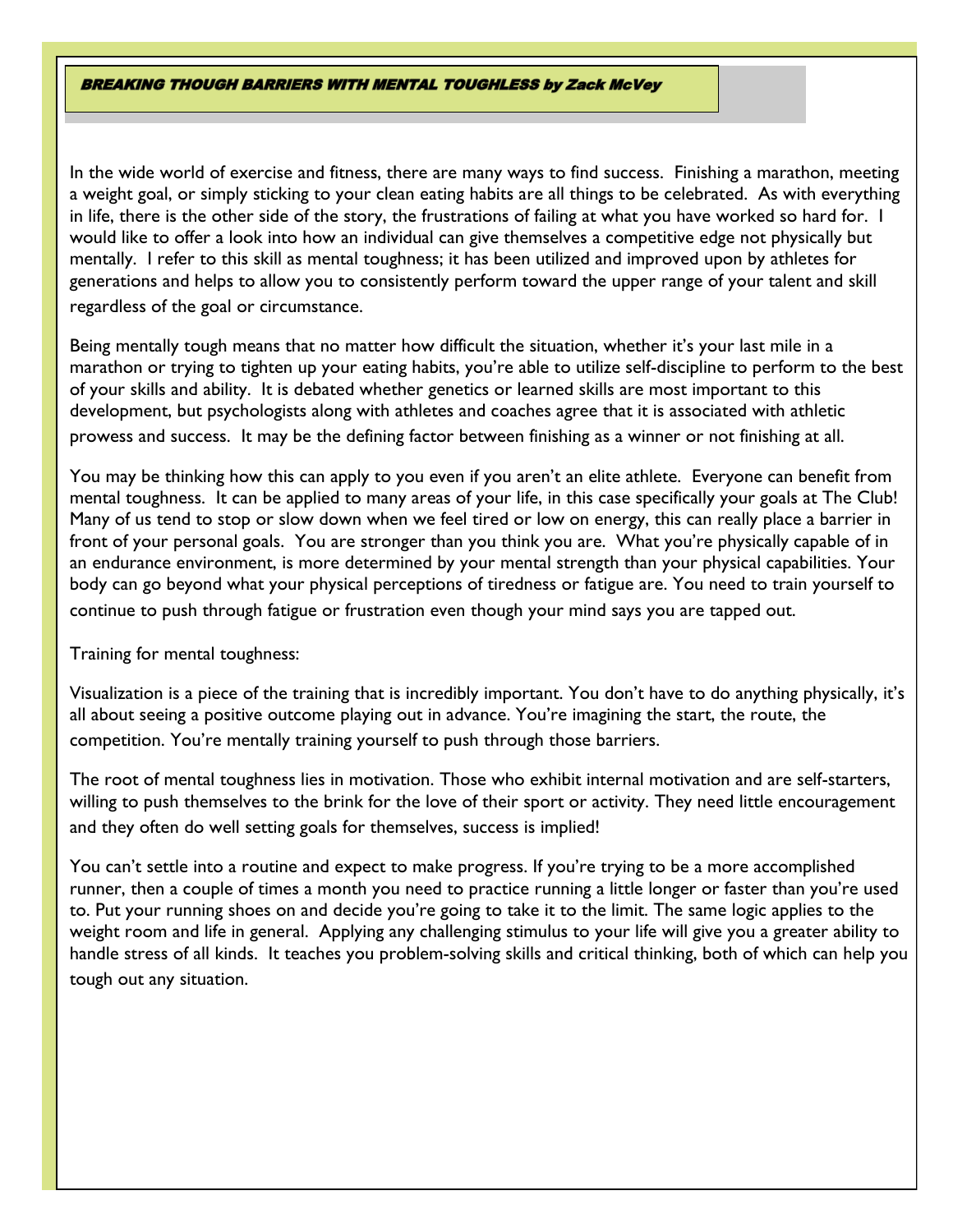#### **PALEO VS KETO by Ryan Haug**

Over the past 10 years, only a few diet fads have been as successful (in the marketing sense) and as popular as the Paleo diet. Paleo is a bit of a throwback to our ancestors essentially only eating what you can hunt and gather decreasing your carbs, and focusing on whole foods. This diet has become so popular that most grocery stores across the nation have entire sections devoted to the Paleo lifestyle. If you do an internet search for Paleo foods, you can find everything from Paleo protein (makes sense) to Paleo pre-workout (crazy expensive) to Paleo vitamin D (pretty sure our ancestors just went outside for that). The marketing boom has flooded the market. Which means in the days of short attention spans and the "what next" attitudes, we look to the future. Enter the Keto diet.

The Keto diet was originally designed to treat medical conditions such as type 2 diabetes and cognitive disorders such as Alzheimer's disease. The initial purpose was to prevent and treat seizures in the 1920's. Along the way someone noticed that you can get crazy skinny using this diet, so now the Keto diet is better known as a rapid weight loss and fat burning strategy. The idea is to lower your carb intake to around 5% of your daily caloric intake putting your body in to a state of Ketosis. This is a metabolic phase that takes Ketone bodies from the liver and forces your body to use stored fat as its primary energy source as opposed to using blood sugar or glycogen.

Although these diets seem fairly similar on the surface (both are carb restricting), there are some differences.

- **Focus on Ketone Levels:** A Keto diet focuses on raising your body's ketone levels by altering your food choices so you enter a metabolic state called nutritional ketosis. A Paleo diet doesn't pay attention to ketone levels.
- **Focus on Food Quality:** A Paleo diet focuses strongly on choosing whole foods that are nutrient-dense, highquality, and free from toxins. A healthy Keto diet should also include high quality food, but this isn't the emphasis.
- **Amount of Carbs:** A Keto diet has a very low carbohydrate intake. While a Paleo diet is certainly lower in carbs than many other diets out there, it typically still has a higher carb intake than a Keto diet.
- **Amount of Fat:** A Keto diet puts far greater emphasis on increasing your fat intake than a Paleo diet. Although Paleo does encourage eating healthy fats, it's not typically as high fat as a Keto diet.

If past fads are any indications of how things will go with the Keto diet, you're primed to see the market go Keto crazy. Ask your trainer or nutritionist for more details on how these diets work with exercise to assist in losing the years of extra pounds. Healthy eating!

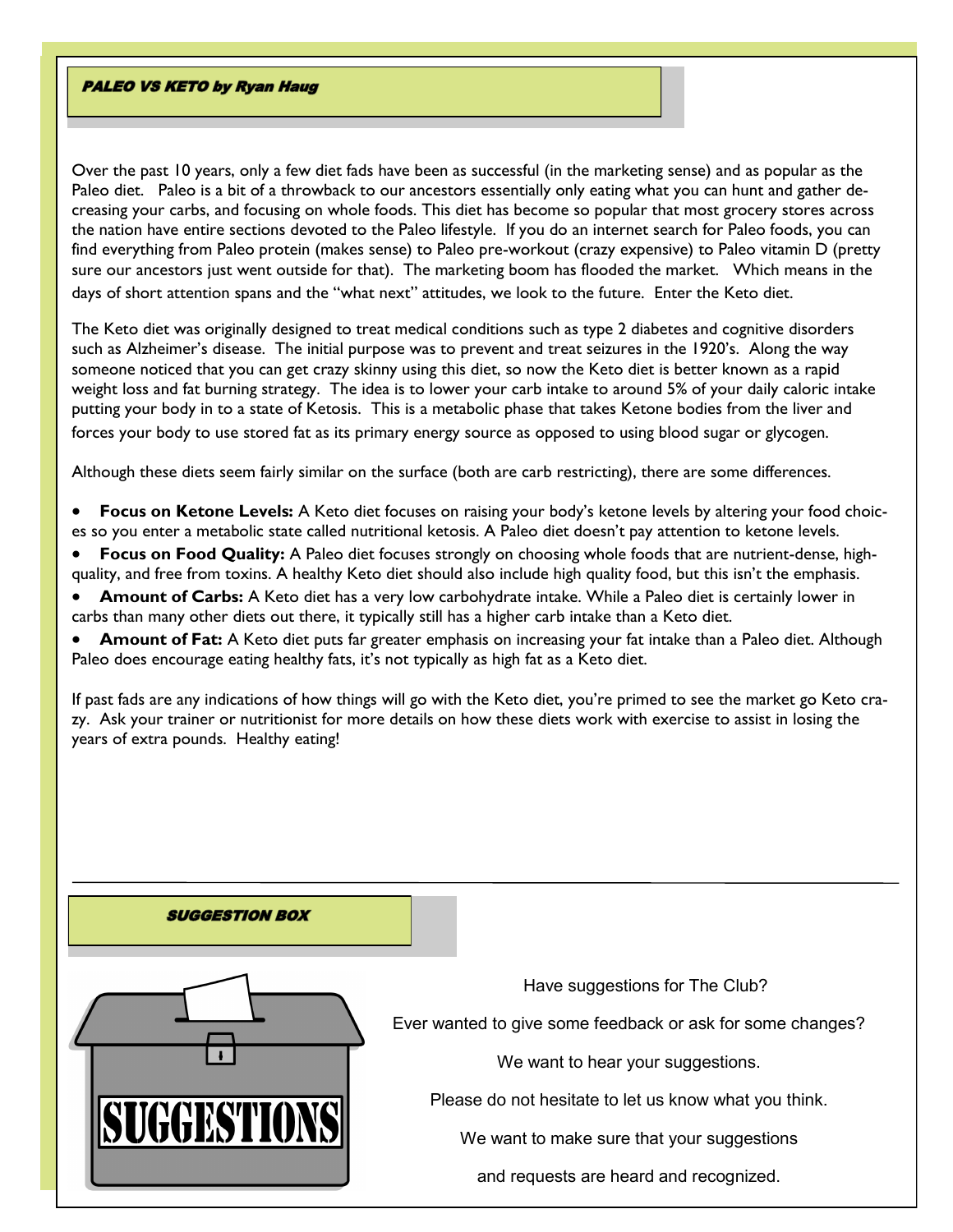#### **FOOD ALLERGY VS FOOD INTOLLERANCE by Steven Saner**

Most of us know someone who has at least one food allergy. Sometimes they are serious and can be lifethreatening. Sometimes they are moderate and just cause discomfort. Other times they seem to be completely made up, like your friend who says they are allergic to gluten and then proceeds to eat a basket of bread before dinner. The first case is a true food allergy, while the second is considered food intolerance, and the third sounds more like someone trying to keep up with the latest fad diet. It's important to note that food intolerance is different from food allergy since food allergies trigger the im-

mune system, while food intolerance is generally less serious and usually just affects the digestive system.

When dealing with food allergy, even small amounts result in symptoms, like with peanuts. Whereas, with food intolerance, tiny amounts will usually have no effect. Also the symptoms of food intolerance generally take longer to emerge, compared to food allergies. The most common symptoms of food intolerance include bloating, migraines/headaches, stomach ache, irritable bowl, excess gas, and skin irritation/hives.

It is not always easy to determine whether somebody has a food intolerance or allergy because the signs and symptoms can often overlap. Apart from lactose intolerance and celiac disease, there is no accurate and reliable test to identify food intolerance. The best method is an exclusion diet, also known as an elimination or diagnostic diet. In a typical exclusion diet, the suspected food is removed from your diet for a set period, usually between 2 weeks and 2 months. If during this period the symptoms stop, it becomes more likely that the culprit has been found. Then you can reintroduce that specific food into your diet to see if the symptoms return. Foods most commonly associated with food intolerance include dairy products, eggs, soy, wheat, and corn.

If you think you might be allergic or intolerant to a specific food, then take action to find out. Either try an exclusion diet or go to your doctor to have an allergy test performed. If you do find out that you need to cut out a certain food from your diet, don't worry, your life isn't over. There are many substitutions you can make to avoid that specific food while still enjoying what you eat. Common substitutions include almond or coconut milk instead of cow or soy milk, spaghetti squash or zucchini noodles instead of pasta, lettuce wrap for a sandwich instead of bread, and if you have a sweet tooth there is coconut ice cream instead of regular ice cream. Making changes in your diet might be difficult at first, but it's worth it if you are experiencing symptoms that affect your daily life.



#### **Join us for these NEW CLASSES:**

**Tuesday; 6am—Core and Stretch Class 9am—HIIT Class**

**Wednesday: 5pm—HIIT Class**

**Thursday 6am—HIIT Class 9am—Core and Stretch Class**

**OUR CLASSES ARE FOR BOTH MEMBERS AND NON-MEMBERS, SO HELP US SPREAD THE WORD AND INVITE A FRIEND!**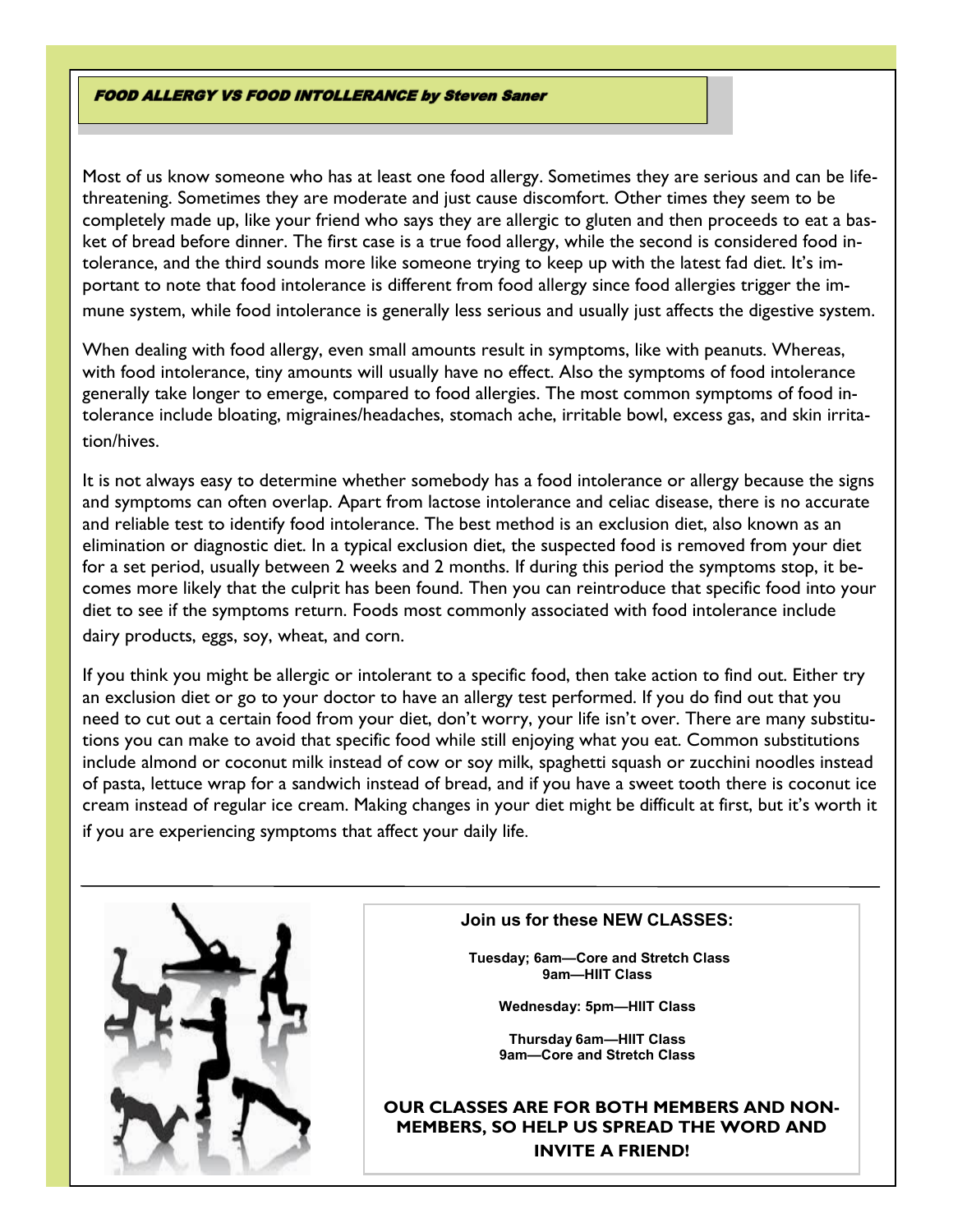#### **NEW YEAR'S SOLUTIONS, NOT RESOLUTIONS by Jesse Boelk**

During this time of year, millions of people set out to drastically change their life for the better. Most people have some sort of body composition or performance goal. This is a great place to start, but before you set an expectation, let's try and identify if it is achievable. With everything going on in your life the last thing that you want to do is set yourself up for failure. Let's face the facts, 90% of resolutions fail by March.

To start, let's make sure your goals are specific by focusing on the 6 "W's". Who: Who is involved? What: What do I want to accomplish? Where: Identify a location. When: Establish a time frame. Which: Identify requirements and constraints. Why: Specific reasons, purpose or benefits of accomplishing the goal.

Next you must ensure that your goals are measurable. Using girth measurements of different areas is a very objective way to measure results. Pick two to three areas to focus on and establish a frequency that you will measure your progress.

Another very important aspect is the attainability of your goal, this is where a qualified professional is very helpful. At The Club, we have collectively trained thousands of clients and can help you determine if your goals are attainable given the variables and obstacles that you may be facing.

First things first, time for a reality check. What is your track record with health and fitness success? I suggest a progressive approach such as setting very achievable markers along the way to your ultimate goal this year to give you positive reinforcement along the way. This is a good step to include things that have worked well and identify potential roadblocks that have thrown you off course in the past. Again, utilizing a professional to identify the best course of action to avoid setbacks will optimize your time and energy.

When will you achieve these baby steps? Make them time bound so that you and your trainer can focus in on your results and adjust your program to maximize all the sweat equity that you are putting into your program. Set up contingency plans in case you fail to meet a time hack. What will you do to reduce calories or increase caloric expenditure? Find positive reinforcement to keep you on track. For example, when I lose my first 10 pounds, I will reward myself with a trip to my favorite vacation destination.

After all is said and done, try and make this a life solution not a new year's resolution. With many resolutions comes the idea that you will stop what has gotten you to your goal. Instead implement changes that you can sustain to ensure that you don't create an undulating cycle of progression and regression.



## **Join us for BOOTCAMP**

#### **SATURDAY MORNING 8 a.m. to 9 a.m.**

Why boot camp? Well, at *The Club*, we are always looking at different ways to help you achieve your health and fitness goals. Our workouts will work your entire body, increasing endurance, burning calories, and improving your overall health.

**Boot Camp at** *The Club* **is FREE for everyone, not just members, so bring a friend along for the fun!**